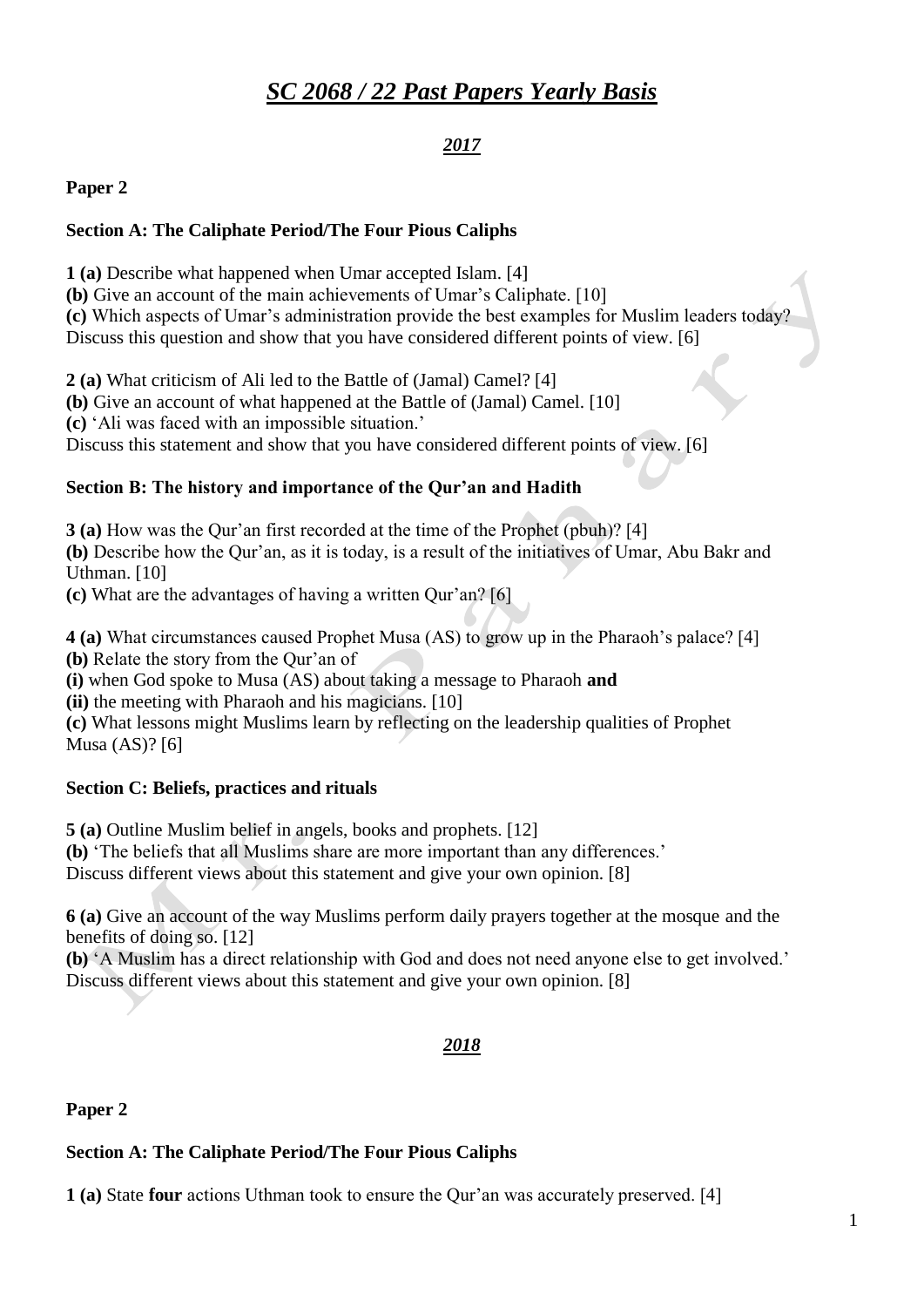**(b)** Describe the ways in which Uthman changed the state that he ruled. [10] **(c)** 'Uthman's greatest achievement was to preserve the Qur'an.' Discuss this statement and give reasons to support your views. [6]

**2 (a)** How did Ali become Caliph, despite his reluctance to do so? [4] **(b)** Give an account of the campaign of Caliph Ali against the Kharijites. [10] **(c)** 'Ali was unsuccessful because he did not want to become Caliph.' Discuss this statement and give reasons to support your views. [6]

## **Section B: The history and importance of the Qur'an and Hadith**

**3 (a)** State the **four** different classifications of Hadith according to their reliability. [4] **(b)** Relate the methods used by the collectors to ensure the content of Hadith were reliable. [10] **(c)** 'The Qur'an alone can solve all problems.' Assess this statement, giving reasons to agree or disagree with it. [6]

**4 (a)** Describe Prophet Yusuf's dream according to the Qur'an. [4] **(b)** Give an account of how Prophet Yusuf (AS) became separated from his family. [10] **(c)** 'Prophet Yusuf (AS) turned misfortune to success.' Give **two** examples of how Muslims today could learn from this. [6]

## **Section C: Beliefs, practices and rituals**

**5 (a)** Give an account of the stages of the Hajj pilgrimage. [12] **(b)** 'Spending money on pilgrimage is less important than donating to charity.' Discuss this statement with reference to Islam. [8]

**6 (a)** Describe Muslim belief in predestination and its significance for Muslims. [12] **(b)** 'Greater Jihad is in the heart of the believer.'

Do you agree? Give reasons to support your point of view. [8]

# *2019*

#### **Paper 2**

# **Section A: The Caliphate Period/The Four Pious Caliphs**

**1 (a)** Briefly describe how Abu Bakr organised the military. [4]

**(b)** Give an account of how Abu Bakr dealt with the false prophets. [10]

**(c)** In what ways does Abu Bakr provide a model for government today? [6] [Total: 20]

**2 (a)** How did Uthman die? [4] **(b)** Explain how Ali became Caliph. [10]

**(c)** To what extent were Ali's military campaigns successful?

Give reasons to support your answer. [6] [Total: 20]

# **Section B: The history and importance of the Qur'an and Hadith**

**3 (a)** Identify **four** methods used to check the reliability of Hadith transmitters (*isnad*). [4]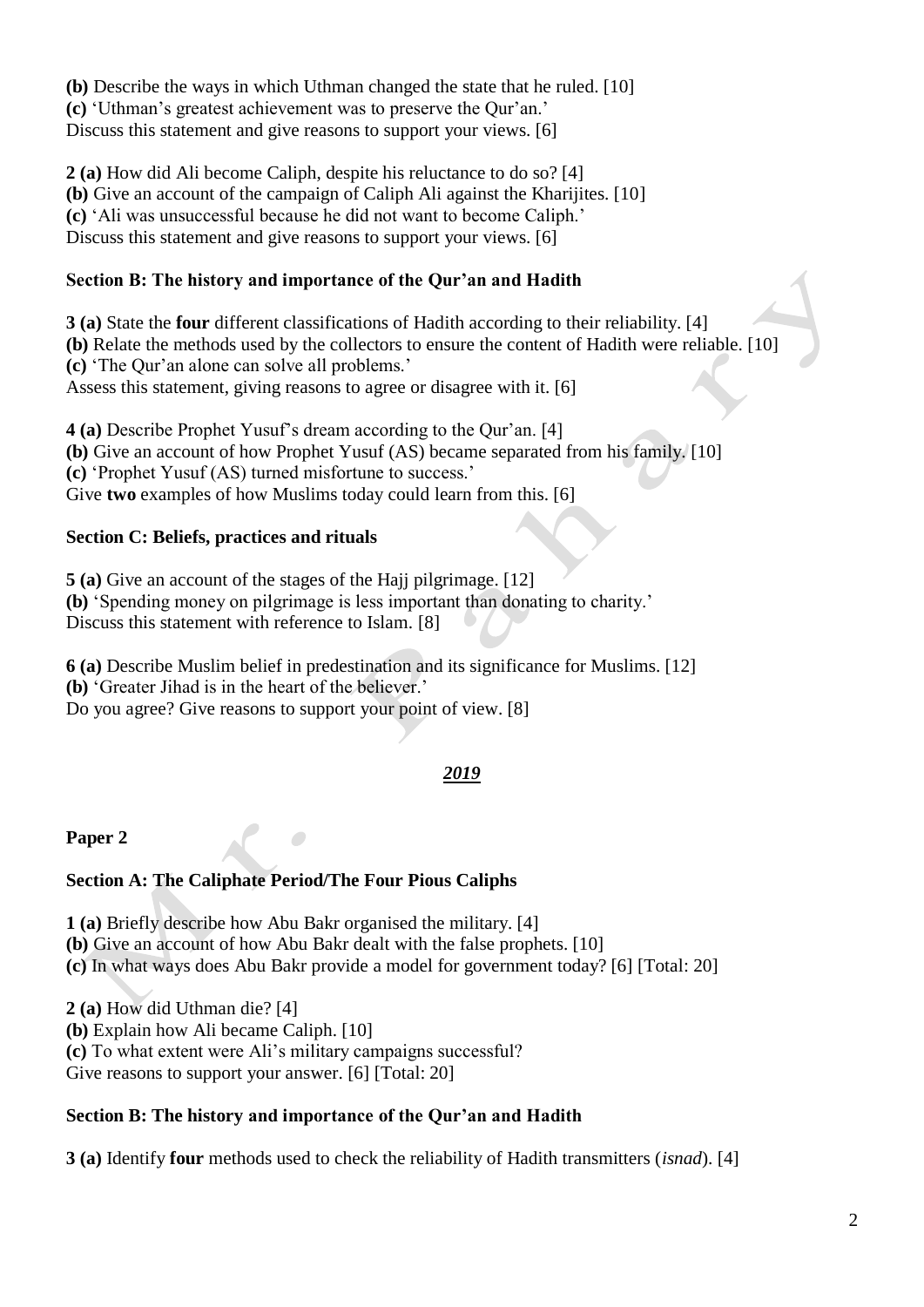**(b)** Summarise how the Qur'an was revealed in Mecca, after the Night of Power until the migration to Medina. [10]

**(c)** 'The Qur'an is more important than the Hadith.'

Discuss this statement, giving **two** reasons to support your answer. [6] [Total: 20]

**4 (a)** Identify **four** prophets who came before Isa (AS). [4] **(b)** Describe the upbringing of Isa (AS). [10] **(c)** In what ways was Isa (AS) similar to Muhammad (pbuh)? [6] [Total: 20]

#### **Section C: Beliefs, practices and rituals**

**5 (a)** Give an account of what Muslims believe about the signs of the last days **and** events on the Day of Resurrection. [12]

**(b)** 'The role of the prophets is more significant than that of the angels.'

Do you agree? Give reasons to support your views. [8] [Total: 20]

**6 (a)** Explain Muslim teachings about Jihad. [12]

**(b)** 'The most demanding Pillar is fasting (*Sawm*) during Ramadan.'

Discuss this statement and give reasons to support your views. [8] [Total: 20]

## *2020*

## **Paper 2**

# **Section A: The Caliphate period/The Four Pious Caliphs**

**1 (a)** Identify **four** regions where Abu Bakr expanded the Islamic Empire. [4]

**(b)** Explain how Abu Bakr ruled in accordance with the Sunnah of Prophet Muhammad (pbuh). [10] **(c)** 'Abu Bakr's rule provides a good model for Muslim society.' Discuss this statement and show that you have thought about different points of view. [6] [Total: 20]

**2 (a)** Give **four** characteristics of Caliph ʿAli. [4]

**(b)** Explain ʿAli's policies towards expanding and maintaining his state. [10]

**(c)** 'ʿAli's Caliphate was significant for the development of Islam.' Do you agree? Give **two** reasons to support your point of view. [6] [Total: 20]

#### **Section B: The history and importance of the Qur'an and Hadith**

**3 (a)** Outline the last revelation in Medina. [4]

**(b)** Explain the importance of the Qur'an as the basis of all thought and action in Islam. [10] **(c)** 'It is more practical to use the Hadith with the Qur'an.' Do you agree? Explain your answer with reference to different points of view. [6] [Total: 20]

**4 (a)** Identify **four** prophets who came after Adam (AS). [4]

**(b)** Explain why Adam (AS) needed to be sent to Earth. [10]

**(c)** In what ways is Adam (AS) an example for Muslims today? [6] [Total: 20]

# **Section C: Beliefs, practices and rituals**

**5 (a)** Outline Muslim belief in God. [12]